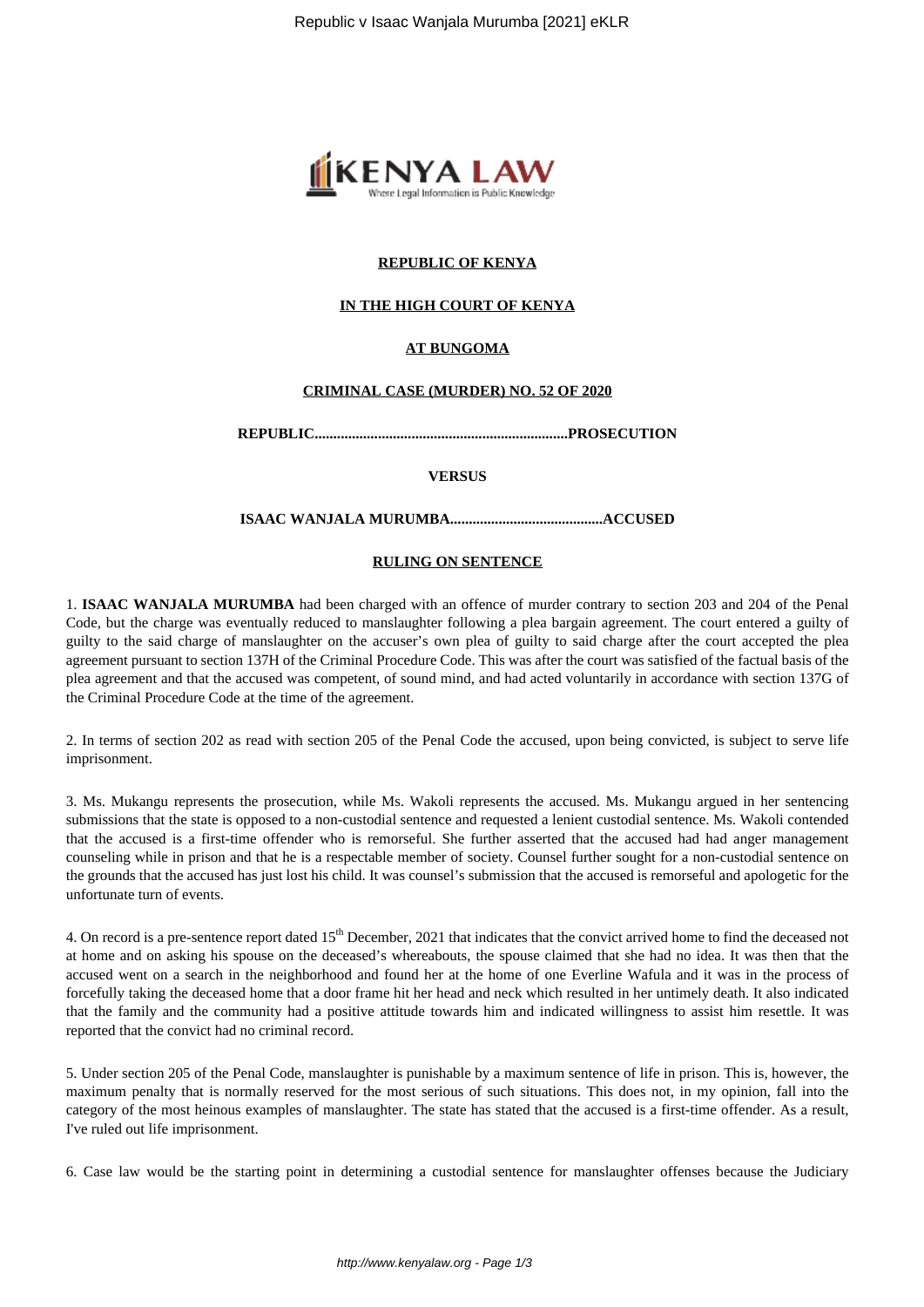Sentencing Policy Guidelines are silent on the path to take in manslaughter instances. In V M K v Republic [2015] eKLR ten years in jail was given for manslaughter. When a dangerous weapon was used in the commission of the crime, courts are more likely to sentence the offender to life in prison. There is no proof that the accused utilized such a weapon in this case. I have noted that the convict pleaded guilty and where a judge takes a plea of guilty into account, it is important that the convict says he or she has done so as noted in the case of R v. Fearon [1996] 2 Cr. App. In this case therefore I have taken into account the fact that the convict readily pleaded guilty, as one of the factors mitigating his sentence. Further, the English practice of a reduction of one third has been held to be an appropriate discount as held in the case of **R v. Buffrey (1993) 14 Cr App R (S) 511** where the Court of Appeal in England indicated that while there was no absolute rule as to what the discount should be, as general guidance the court believed that something of the order of one-third would be an appropriate discount. In light of the convict's plea of guilty, and persuaded by the English practice, because the convict before me pleaded guilty, I propose at this point to exclude the sentence of life imprisonment and I shall consider reducing the sentence by one third from the starting point of ten years to a period of two years' imprisonment. I find a sentence of two years imprisonment to be reasonable in the circumstances.

7. In the case of **Republic v Daniel Okello Rapuch [2017] eKLR,** a sentence of 12 months imprisonment was meted out on a man who killed another on the allegation of being involved in an illicit love affair with his girlfriend. The facts revealed that the accused and deceased had a great relationship, and that on the material date, the deceased returned home to find his young daughter missing from the house, and that his wife was unaware of her whereabouts, prompting him to act as any loving father would and find his daughter, and that in the process of taking her home, the accused knocked her against the table and door, injuring her and causing her death. In light of aggravating factors, I have adopted a starting point of two years' imprisonment. I am alive to the fact that the circumstances herein appear to have turned tragic to the father and daughter which was rather unfortunate. The convict was not aware that the knocking of the deceased against the table and the door while taking her home would cause injuries that would amount to the death of his daughter. It would appear to me that the accused was overzealous in trying to police and protect his daughter that he ended up hurting and eventually killing her. Indeed, the life of a young innocent girl was cut short as a result of his overzealousness. Had he acted with restrain and wisdom, the deceased would be alive today. It appears the pre-sentence report is favorable to an arrangement that accused rejoins his family.

8. I have considered the fact that the convict is a first offender, a relatively young man at the age of 34 years when he committed the offence. It has also transpired that the accused has some anger relate issues and which requires that he serves a custodial sentence in order to undergo proper anger management before rejoining his family. In that regard a custodial sentence is found to be an appropriate sentence and the period of two (2) years' imprisonment is justified in light of the mitigating factors. It is hoped that the accused will live with the guilt of having caused the death of his daughter.

9. In accordance with section 333(2) of the Criminal Procedure Code, the court should deduct the period spent on remand from the sentence considered appropriate, after all factors have been taken into account. It is noted that the accused has been in custody since 6<sup>th</sup> October, 2021. I hereby direct that the period spent in custody during the pendency of the trial be taken into account and be deducted from the term.

10. In view of the foregoing, the accused is hereby ordered to serve a sentence of (3) three years imprisonment which shall commence from the  $6<sup>th</sup>$  October, 2021.

It is so ordered.

#### **DATED AND DELIVERED AT BUNGOMA THIS 20TH DAY OF DECEMBER, 2021**

**D. KEMEI**

**JUDGE**

**IN THE PRESENCE OF:**

## **ISAAC WANJALA MURUMBA ACCUSED**

**MISS WAKOLI FOR THE ACCUSED**